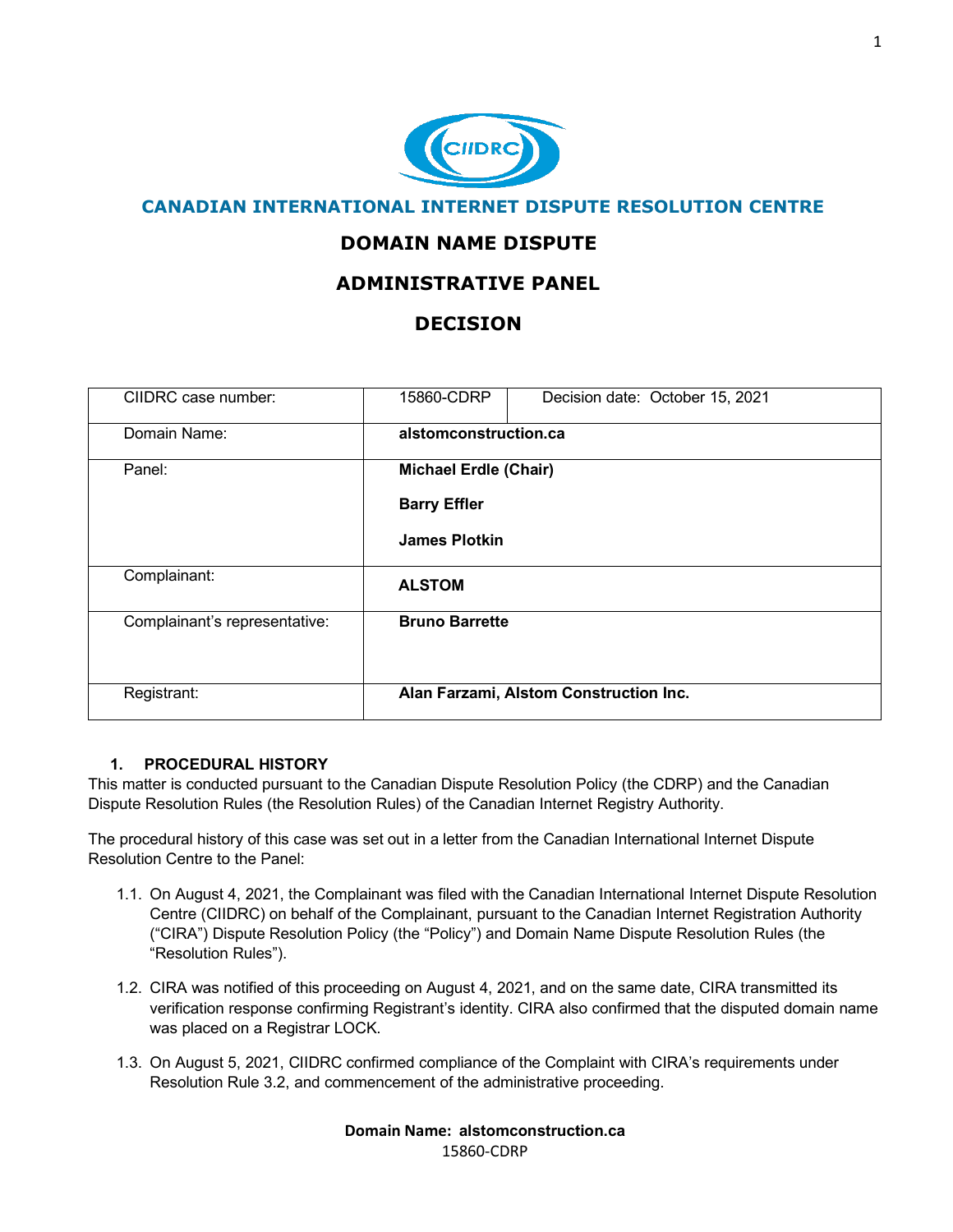- 1.4. Pursuant to Resolution Rule 4.4, CIIDRC notified the Registrant of this administrative proceeding and forwarded the Complaint to the Registrant on August 5, 2021. As the Complaint with the attachments was filed via online platform; CIIDRC delivered the Complaint to the Registrant by email and by express post. The Registrant was provided with login details to access the CIIDRC online platform, view the Complaint, and work on the Registrant's response.
- 1.5. The Registrant filed its Response, in compliance with the Policy and Resolution Rules, to the Centre on August 24, 2021.
- 1.6. The Complaint and the Response were filed in English, which shall be the language of the proceeding.
- 1.7. CIIDRC named Michael Erdle, Barry Effler and James Plotkin as panelists. Michael Erdle was named as Chair of the Panel. Each of the panelists acceptance of appointment and completed a statement of impartiality and independence as required under Paragraph 7 of the Rules.
- 1.8. On September 18, 2021, following its initial review of the Complaint, Response and evidence submitted by the parties, the Panel requested that the parties provide additional evidence with respect to certain issues raised in the matter. The parties provided further evidence and submissions on October 4 and October 6, 2021.
- 1.9. In light of the request for additional evidence, the time for delivery of the decision in this matter was extended to October 15, 2021.

# **2. FACTS ALLEGED BY THE PARTIES**

The Complainant, ALSTOM SA, is a French company. It was created in 1928 and changed its name to Alstom in 1998.

The Complainant carries on business in Canada through two subsidiaries: Alstom Canada Inc. and Alstom Transport Canada Inc. both located in Quebec.

The Complainant is the owner of the trademark "ALSTOM", which it has used since 1998 and registered in Canada on May 23, 2002 in association with a long list of wares and services, including construction services.

The Complainant is also the owner of the domain names **<alstom.com>**, registered January 20, 1998, and **<alstom.ca>**, registered November 25, 2000. It uses the latter domain in connection with its various business activities in Canada.

The Registrant, is identified by CIRA as Alan Farzami, of Aurora, Ontario. He is a director and officer of Alstom Construction Inc., an Ontario company. Alstom Construction Inc. was incorporated on December 9, 2013.

The disputed Domain Name, **<alstomconstruction.ca>** (the "**Domain Name**"), was registered on December 4, 2018. The Domain Name is used by Mr. Farzami and Alstom Construction Inc. in connection with its construction, renovation and contracting business and hosts a website with content related to the business.

# **3. CONTENTIONS OF THE PARTIES**

# • **Complainant**

The Complainant relies on the evidence in the affidavit of Valerie Dussaussois, the Complainant's Head of Trademarks and Copyrights, and the exhibits attached to the affidavit.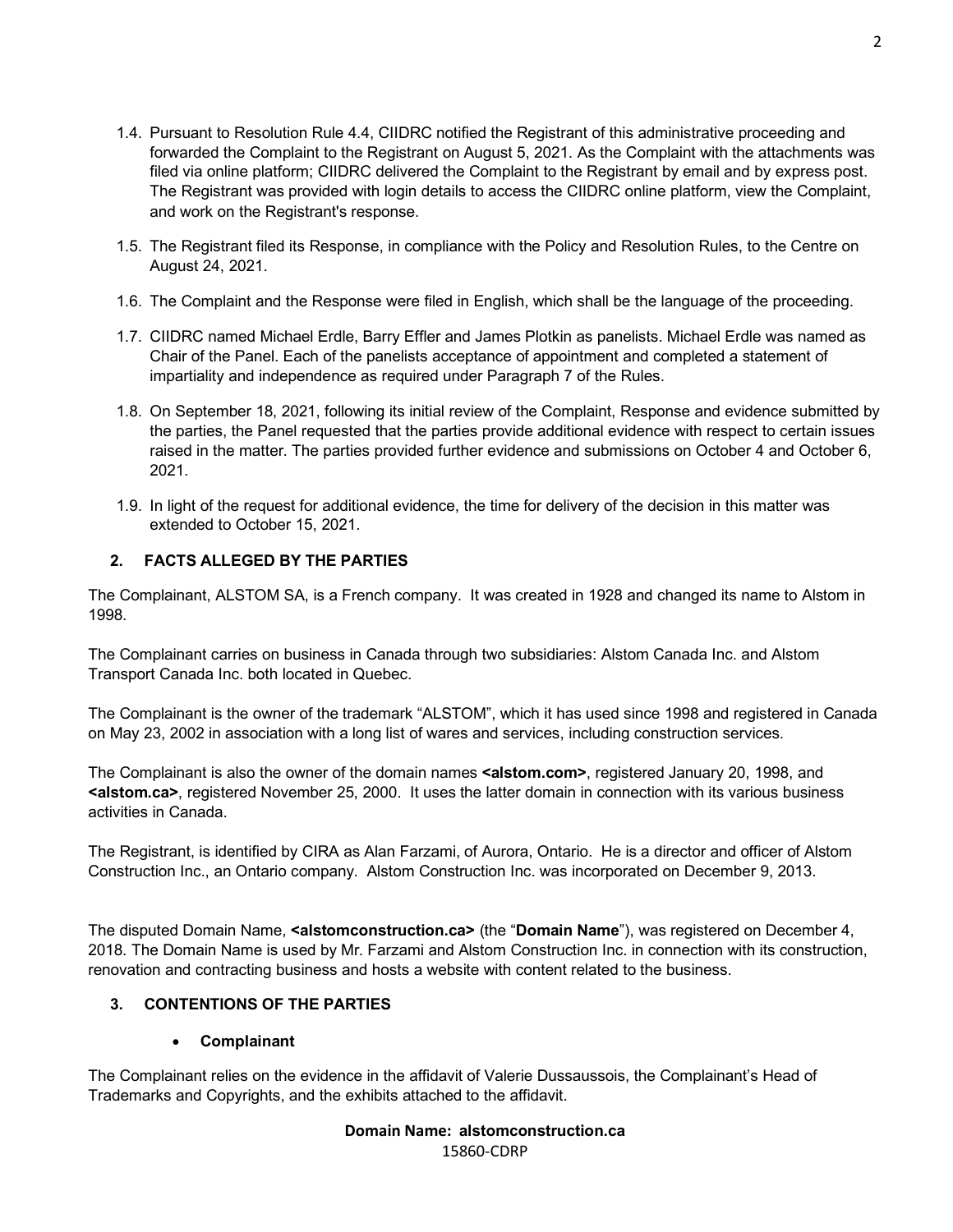The Complainant states that it is a global leader in transport infrastructure, with operations in more than 60 countries including Canada. The company has been present in Canada for almost 80 years and currently has four sites for its transportation business in Canada (Montreal and Sorel-Tracy, in Quebec; Ottawa and Toronto, in Ontario).

The Complainant is the owner of the registered trademark **ALSTOM** (the "Mark") in Canada and other countries. Ms. Dussaussois deposes that the Complainant uses the Mark in association with a wide range of products and services, including construction. The Mark is used in Canada by the Complainant's subsidiaries, namely ALSTOM Canada Inc. and ALSTOM Transport Canada Inc.

The Complainant also owns the domain name **<alstom.ca>** which it uses in connection with its business activities in Canada.

The Complainant became aware of the disputed Domain Name in December 2018.

Although registrant information was redacted for privacy, the corresponding website <www.alstomconstruction.ca> shows the activity of the entity ALSTOM CONSTRUCTION INC. (construction, renovation, building services).

This entity was known to the Complainant. When the Complainant in 2016 became aware of the incorporation of Alstom Construction Inc., it sent a letter to the Ontario Ministry of Government Services objecting to the name. The Complainant submitted copies of correspondence with the Ministry which state that the Ministry tried to contact the corporation, without success, and that the corporation was cancelled as of May 9, 2017.

Mr. Farzami registered the domain name **<alstomconstruction.com>** in 2014 and used it in connection with the website of the construction business. The Complainant filed a UDRP complaint regarding that domain name and the domain was ordered transferred to the Complainant [*ALSTOM v. Alan Farzami, Royal Lepage Realty Inc.* WIPO case N° D2017-2002, Nov 19, 2017].

Mr. Farzami registered the disputed Domain Name in December 2018. The Complainant submits that he did so in bad faith, being aware of the Complainant's rights in the ALSTOM trademark and its prior objections to the corporate name and its complaint in respect of the .com domain name.

Complainant sent a cease and desist letter in April 2019, demanding the transfer of the disputed Domain Name. It received no response to that letter or to further letters sent in May 2019.

The Complainant states that neither Mr. Farzami nor Alstom Construction Inc. is affiliated with the Complainant in any way, and neither of them is licensed or authorized to use the ALSTOM trademark.

The Complainant submits that:

- 1. It meets the Canadian Presence Requirements of the CDRP by virtue of its ownership of the registered trademark ALSTOM in Canada;
- 2. It has Rights in the Mark and the disputed Domain Name is Confusingly Similar to the Mark; as those terms are used paragraphs 3.2 and 3.3 of the CDRP;
- 3. The Registrant does not have any legitimate interest in the disputed Domain Name, as described in paragraph 3.4 of the CDRP; and
- 4. The Registrant registered the disputed Domain Name in bad faith, as described in paragraph 3.5 of the CDRP.

For those reasons, the Complainant submits that the panel should find in its favour and order the transfer of the disputed Domain Name.

## • **Registrant**

The Registrant's response was submitted by Mr. Farzami on behalf of Alstom Construction Inc.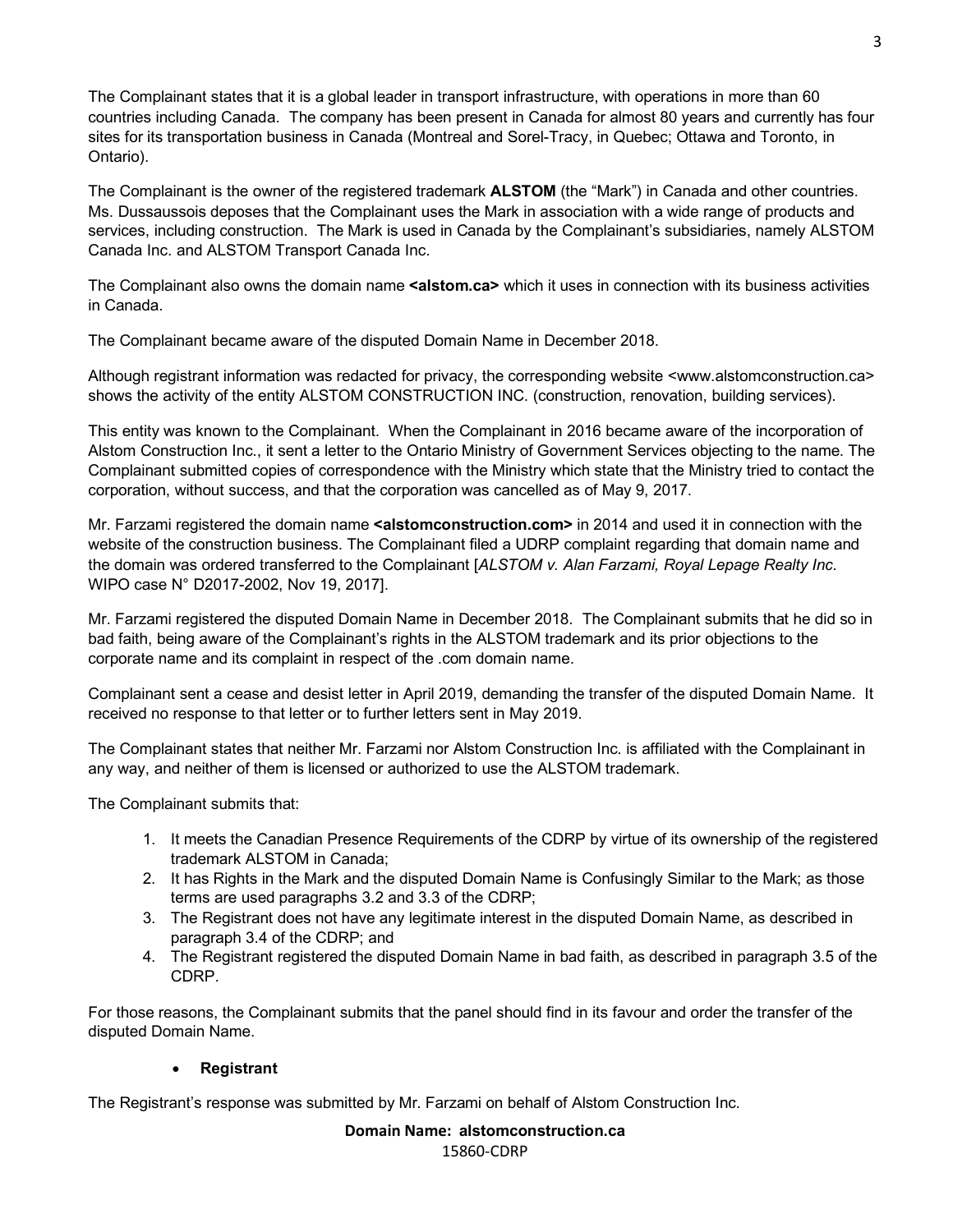The Registrant states that Alstom Construction Inc. is a legal company which was registered in Ontario on December 9, 2013. (Ontario Corporation No. 002399138). It has a Business Number with the Canada Revenue Agency. It has legally carried on business in Ontario since 2013.

The Domain Name **<alstomconstruction.ca>** is a lawful domain name based on the registered name of the company.

The Registrant submits that the disputed Domain Name is not confusingly similar to the Complainant's trademark or other domain names.

Mr. Farzami states that he was not aware of the ALSTOM trademark or company name in Canada when he chose the name Alstom Construction Inc. He states that the name was derived from two letters of his name (A and L), the first letter of his mother's name (Sara), two letters of his father's name (Tofigh), and the first letter of his daughter's name (Mona). The word "Construction" was chosen because he is a construction engineer.

The company has been in operation for eight years, offering construction, renovation and general contracting services in the greater Toronto area.

The Registrant says the disputed Domain Name is a lawful domain name based on the legal name of the Corporation. It has been used in connection with the business website, promoting its renovation, design, construction and construction management services.

The Registrant submits that it has a legitimate interest in the disputed Domain Name and that it did not register the Domain Name in bad faith.

## • **Additional Evidence and Submissions**

On September 20, 2021, the Panel requested additional evidence and submissions from the parties on the following points:

A. the corporate status and corporate name of the Registrant on the date of registration of the domain name <alstomconstructution.ca>;

B. the corporate status and corporate name of the Registrant currently; and

C. if Alstom Construction is a registered business name of the Registrant and if so, evidence of registration and current status.

The parties submitted the following in response to the Panel's request.

With respect to points A and B, the Complainant referred to the evidence previously filed of the letter from the Ontario Ministry of Government Services stating that the corporation had been "cancelled'". In reference to point C, it submitted a certificate of non-registration from the Ministry, dated August 27, 2021, stating that there is no record of the registration of the business name "Alstom Construction" under the *Business Names Act* or the *Limited Partnerships Act.* 

The Registrant submitted a copy of the Certificate of Incorporation dated December 9, 2021, a copy of the information page from the corporation's 2020 income tax return (without financial information) showing the corporate name and business number, and an email from the domain registrar GoDaddy confirming the domain was registered December 4, 2018 under the organization/business name of alstomconstruction.ca.

In response to a further request to both parties for clarification of the current status of the corporation, the Registrant provided a Certificate of Status from the Ministry, dated October 6, 2021, stating that the current name of the corporation is Alstom Construction Inc., that it came into existence on December 9, 2013 and that it has not been dissolved.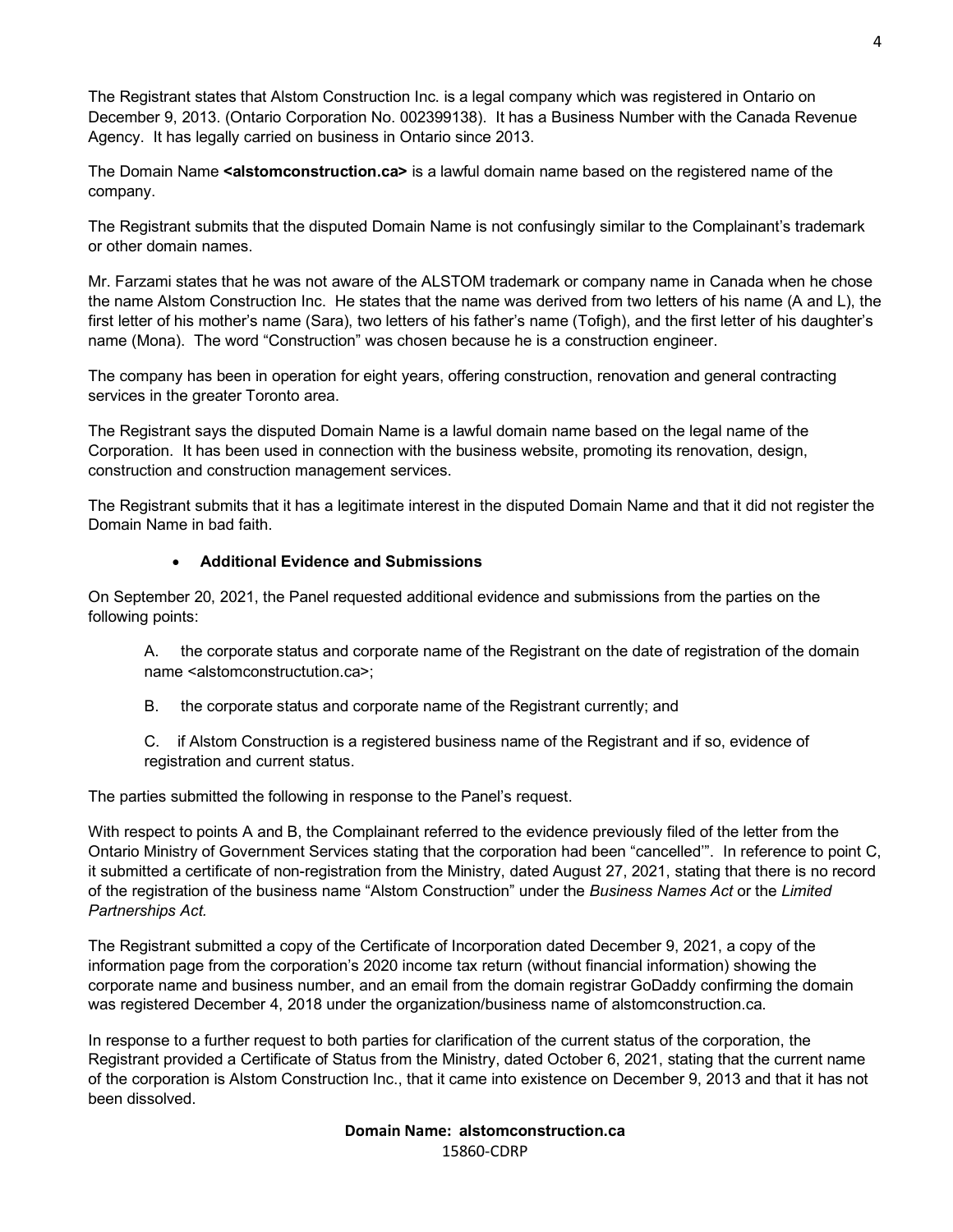The Complainant did not respond the Panel's request for clarification or to the certificate of status submitted by the Registrant.

## • **Remedy Sought**

The Complainant seeks an order transferring the Domain Name to the Complainant.

The Respondent seeks an order dismissing the Complaint.

## **4. DISCUSSION AND FINDINGS**

#### **4.1 Eligibility**

As the owner of the registered trademark ALSTOM (TMA562412), the Complainant meets CIRA's Canadian Presence Requirement and is an eligible complainant under paragraph 1.4 of the CDRP.

#### **4.2 Requirements**

In accordance with Paragraph 3.1 of the CDRP, the Complainant must show that:

The Domain Name is Confusingly Similar to a trademark or service mark in which the Complainant has rights;

The Registrant has no legitimate interest in the Domain Name; and

The Domain Name has been registered in bad faith.

The onus is on the Complainant to prove that the Domain Name is Confusingly Similar and was registered in bad faith. The Complainant must also provide some evidence that the Registrant has no legitimate interest. The onus is then on the Registrant to prove that it does have a legitimate interest on a balance of probabilities.

## **4.3 Analysis**

#### **4.3.1 That the Domain Name is Confusingly Similar to a Mark in which the Complainant has Rights**

The Complainant rights in the ALSTOM Mark precede the Domain Name's registration. This is demonstrated by the Complainant's use of the Mark in Canada and elsewhere since 1998, as well as the registration of the Mark in Canada in 2002.

The disputed Domain Name includes the entirety of the Mark, as well as the word "construction."

Under the CDRP, in determining whether a domain name is "Confusingly Similar" to a Mark, "the Panel shall only consider whether the domain name so nearly resembles the Mark in appearance, sound or the ideas suggested by the Mark as to be likely to be mistaken for the Mark." (Paragraph 3.3)

The Complainant submits that the word "construction" is "merely an indication of one of the fields of activity in which ALSTOM is well known, namely construction of transport infrastructure." It should not be considered a distinctive element of the Domain Name.

The Complainant also submits that ALSTOM has been considered to be well-known throughout the world (WIPO Case *ALSTOM v. Daniel Bailey* N° D2010-1150).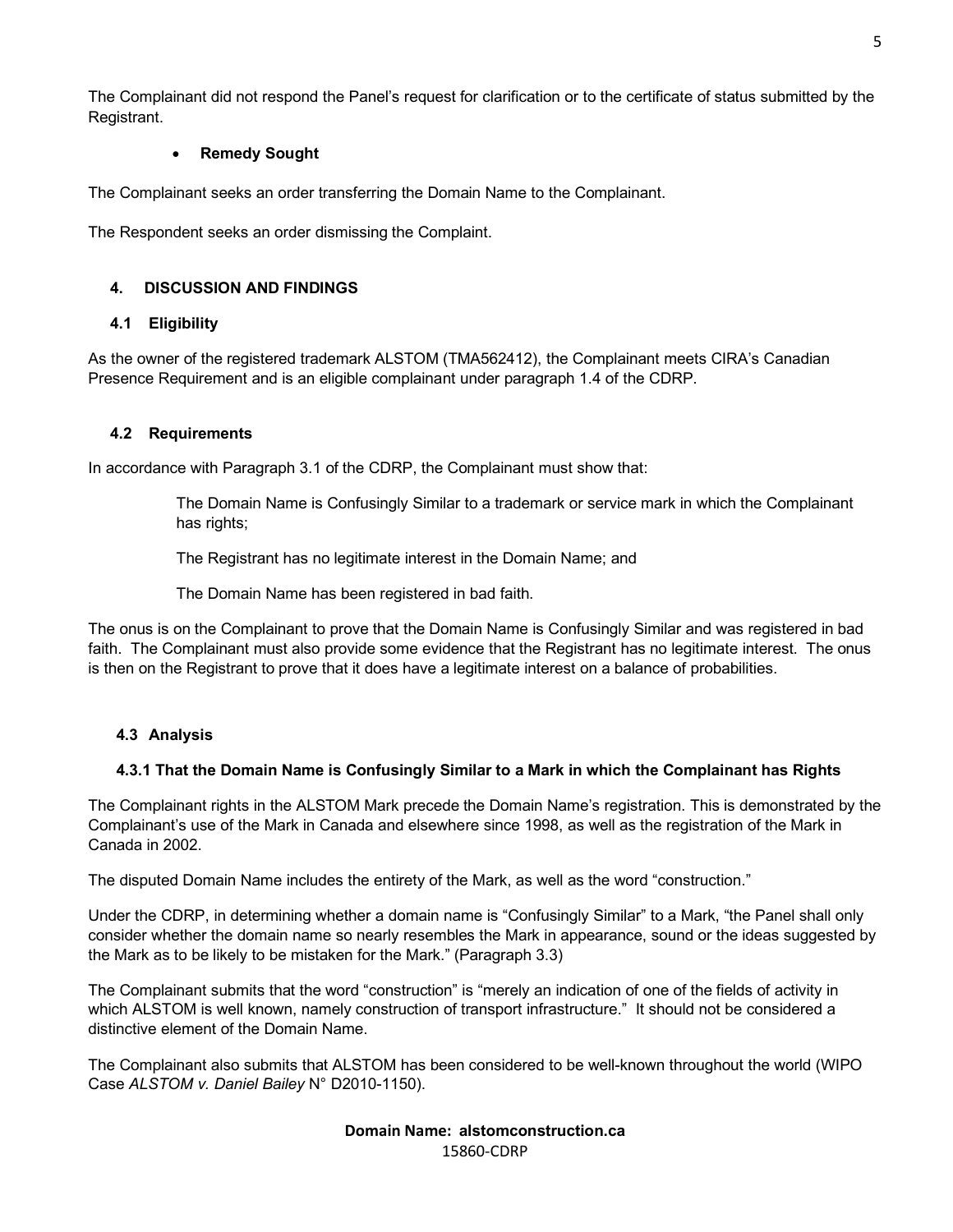It submits that Internet users and consumers will recognize the Complainant's trademark in the Domain Name and will believe that it has been registered by ALSTOM.

The Registrant submits that the disputed Domain Name is not confusingly similar. It is a reflection of its corporate name, which it says was derived without any knowledge of or reference to the Complainant or its trademark.

The distinctive element of the Domain Name is "alstom" which is identical to the Mark. The addition of the word "construction", which describes the services of both the Complainant and the Registrant, is not sufficient to remove the similarity inherent in the use of "alstom".

The Panel finds that the disputed Domain Name is confusingly similar to the Mark.

#### **4.3.2 That the Registrant has No Legitimate Interest in the Domain Name**

Under the CDRP, the Complainant is required to provide "some evidence" that the Registrant does not have a legitimate interest in the disputed Domain Name. It has done so.

The Complainant submits that the Registrant does not meet any of the criteria listed in Paragraph 3.4 of the CDRP. In particular, it submits that the Domain Name is not the Registrant's legal name.

The Complainant relies on the letter it received from the Ontario Ministry of Government Services in 2017, stating that the corporation was "cancelled", as well as the certificate it obtained on August 27, 2021, stating that there is no business name registration for "Alstom Construction."

Under the CDRP, the onus is then on the Registrant to prove, on a balance of probabilities, that it does have a legitimate interest in the disputed Domain Name.

The Registrant submitted evidence that it was incorporated under the name "Alstom Construction Inc." in 2013 and that is its current legal name, as shown in the Certificate of Status dated October 6, 2021. It also submitted evidence of its 2020 income tax filing, under the name Alstom Construction Inc. And it submitted evidence that it is commonly known by the name "Alstom Construction", as shown on its website.

The evidence submitted by the Registrant directly contradicts the statement in the 2017 letter from the Ministry that the corporation was "cancelled".

The Panel notes that, while the Complainant was represented by legal counsel, the Registrant was selfrepresented in responding to the Complaint.

From the materials submitted, it is apparent to the Panel that the Registrant was not well-versed in the finer points of corporate or trademark law. However, the Registrant made an effort to be responsive to the Panel's request for further evidence on the issues relating to its legitimate interest in the Domain Name.

The Panel is deeply troubled that the Complainant merely relied on the 2017 letter from the Ministry and did not provide further evidence of the current status of Alstom Construction Inc. or the full corporate history. This evidence would have been disclosed by a routine corporate search.

Other than the current Certificate of Status, the Panel has no evidence of the corporate history between 2017 and 2021. The reasonable inference that the Panel draws from this is that the company's legal name is and always has been "Alstom Construction Inc.".

The Registrant has proven, to the satisfaction of the Panel, that its legal name and the name by which it is commonly identified at the time it registered the Domain Name was (and remains) "Alstom Construction Inc.".

Accordingly, the Panel finds that the Registrant has proven, on a balance of probabilities, that it has a legitimate interest in the disputed Domain Name, as contemplated in paragraph 3.4(e) of the CDRP.